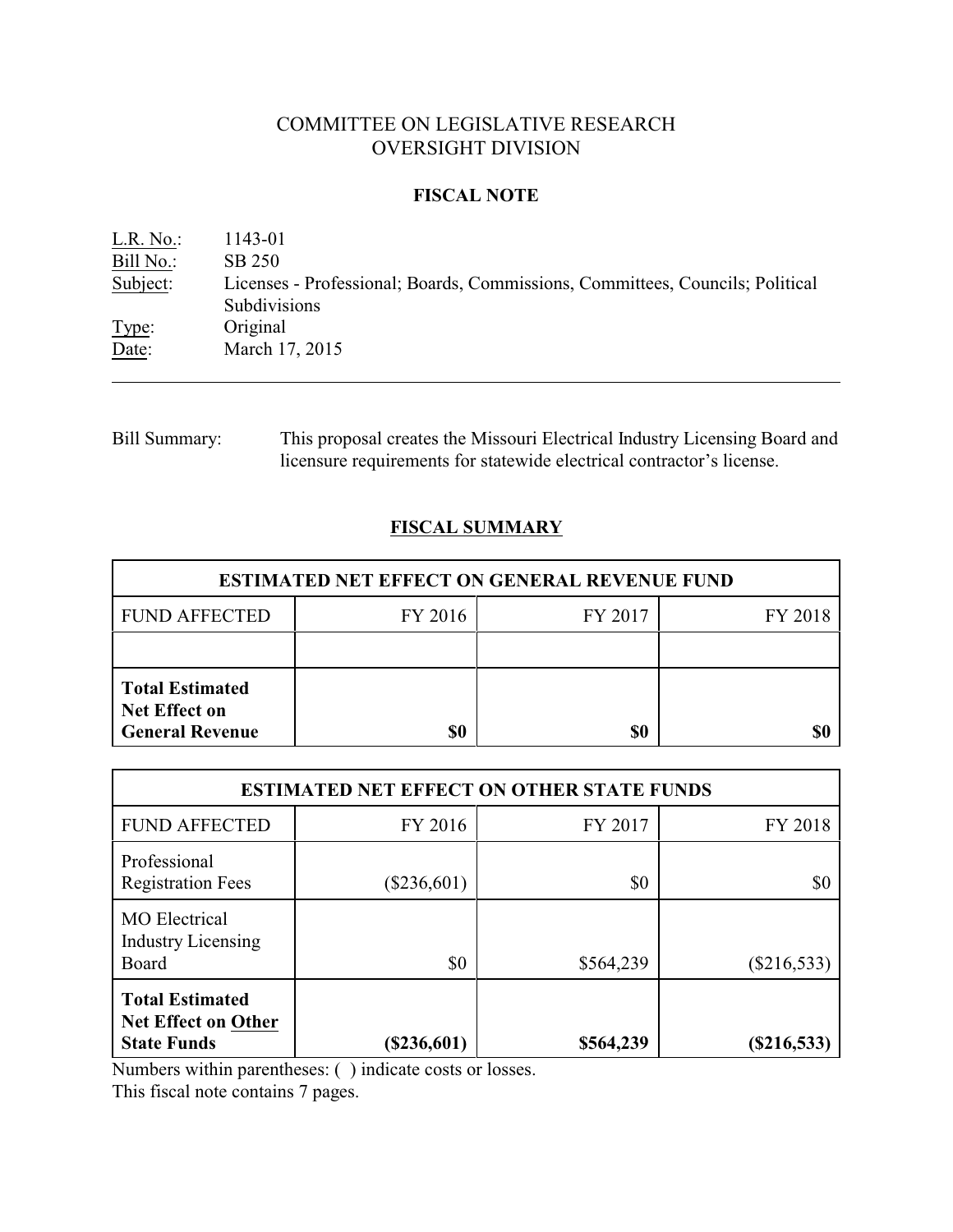L.R. No. 1143-01 Bill No. SB 250 Page 2 of 7 March 17, 2015

| <b>ESTIMATED NET EFFECT ON FEDERAL FUNDS</b>                               |         |         |         |  |
|----------------------------------------------------------------------------|---------|---------|---------|--|
| <b>FUND AFFECTED</b>                                                       | FY 2016 | FY 2017 | FY 2018 |  |
|                                                                            |         |         |         |  |
|                                                                            |         |         |         |  |
| <b>Total Estimated</b><br><b>Net Effect on All</b><br><b>Federal Funds</b> | \$0     | \$0     |         |  |

| <b>ESTIMATED NET EFFECT ON FULL TIME EQUIVALENT (FTE)</b>    |         |         |         |  |
|--------------------------------------------------------------|---------|---------|---------|--|
| <b>FUND AFFECTED</b>                                         | FY 2016 | FY 2017 | FY 2018 |  |
| Professional<br><b>Registration Fees</b>                     | 3       |         |         |  |
| <b>Total Estimated</b><br><b>Net Effect on</b><br><b>FTE</b> | 3       |         |         |  |

 $\boxtimes$  Estimated Net Effect (expenditures or reduced revenues) expected to exceed \$100,000 in any of the three fiscal years after implementation of the act.

| <b>ESTIMATED NET EFFECT ON LOCAL FUNDS</b> |                                      |                                       |                                      |
|--------------------------------------------|--------------------------------------|---------------------------------------|--------------------------------------|
| <b>FUND AFFECTED</b>                       | FY 2016                              | FY 2017                               | FY 2018                              |
| <b>Local Government</b>                    | (Unknown, Greater<br>than $$100,000$ | (Unknown, Greater)<br>than $$100,000$ | (Unknown, Greater<br>than \$100,000) |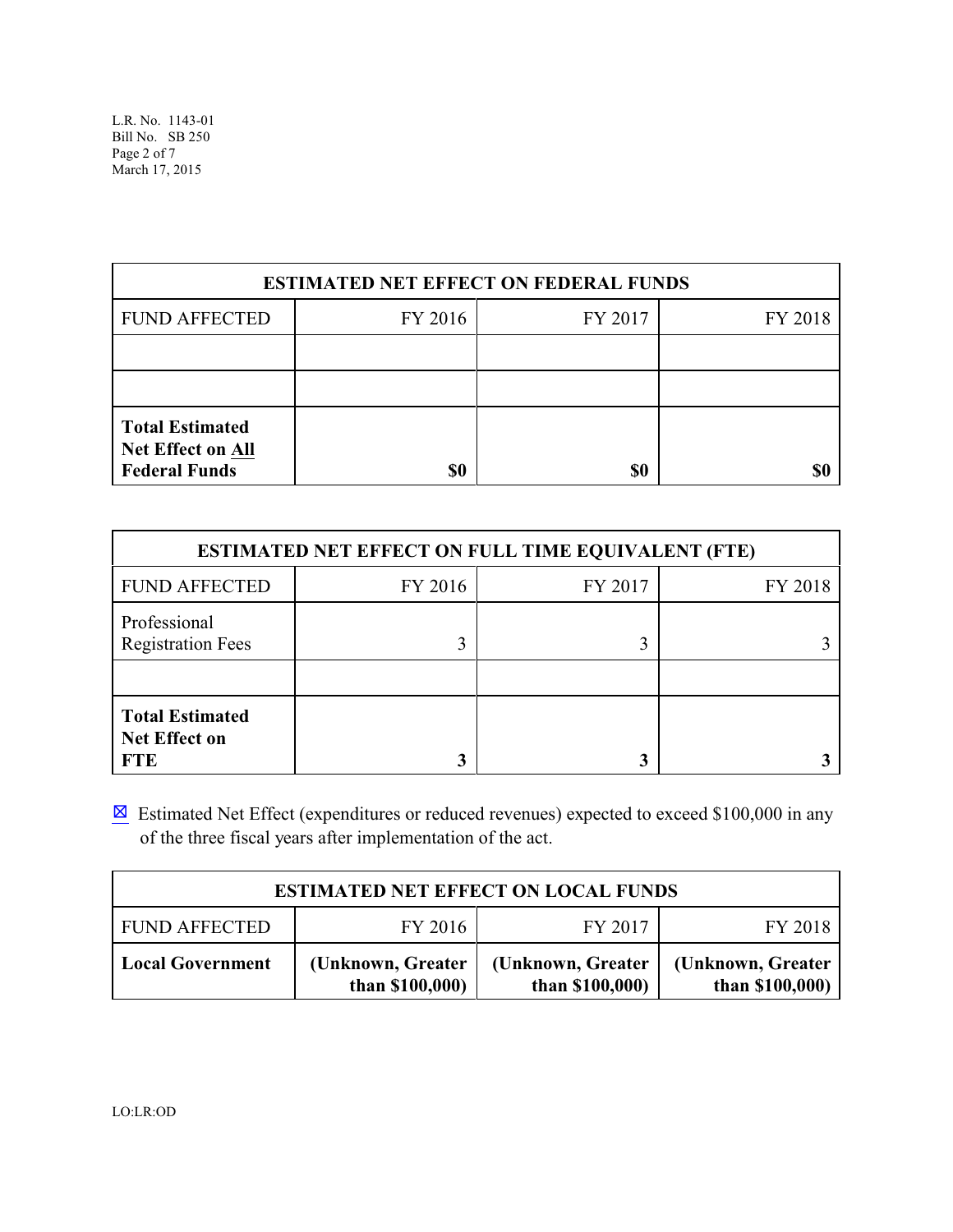L.R. No. 1143-01 Bill No. SB 250 Page 3 of 7 March 17, 2015

#### **FISCAL ANALYSIS**

#### ASSUMPTION

Officials from the **Department of Insurance, Financial Institutions and Professional (DIFP) Registration** state based on a projection from a member of the Electrical Contractors Association, that it is estimated that approximately 2,005 individuals in the state of Missouri will be required to be licensed. In addition, a 3% growth rate has been estimated.

The following board specific expenses were calculated based on existing boards of similar size to determine the additional appropriation needed by DIFP to support the board. In regards to staffing, 3 FTE are necessary to comply with the proposal, 1 Principle Assistant (Executive Director), 1 Processing Technician II, and 1 Investigator II. Other expenses associated with this legislation include printing and postage expenses, board meeting costs, board member per diem, program changes for the licensure system and complaints and investigation.

The projected revenue reflects the fees, in addition to a 3% growth rate. It is estimated that the collection of the initial license fees will begin in FY17 and renewal fees will not be collected until FY 18. It is assumed that all fees collected would be deposited into the Missouri Electrical Industry Licensing Board Fund and that all expenses would be paid out of that fund. It is assumed no revenue will be generated the first year, therefore, expenses incurred by the board will be paid back to the PR Fees Fund by a lending board within the division, pursuant to section 324.016, RSMo. In it also estimated payback of any outstanding loans would be made in FY18. However, should the number of licensees largely vary from the number estimated, the licensure fees will be adjusted accordingly.

Officials from the **Office of the Secretary of State (SOS)** state many bills considered by the General Assembly include provisions allowing or requiring agencies to submit rules and regulations to implement the act. The SOS is provided with core funding to handle a certain amount of normal activity resulting from each year's legislative session. The fiscal impact for this fiscal note to the SOS for Administrative Rules is less than \$2,500. The SOS recognizes that this is a small amount and does not expect that additional funding would be required to meet these costs. However, the SOS also recognizes that many such bills may be passed by the General Assembly in a given year and that collectively the costs may be in excess of what the office can sustain with the core budget. Therefore, the SOS reserves the right to request funding for the cost of supporting administrative rules requirements should the need arise based on a review of the finally approved bills signed by the governor.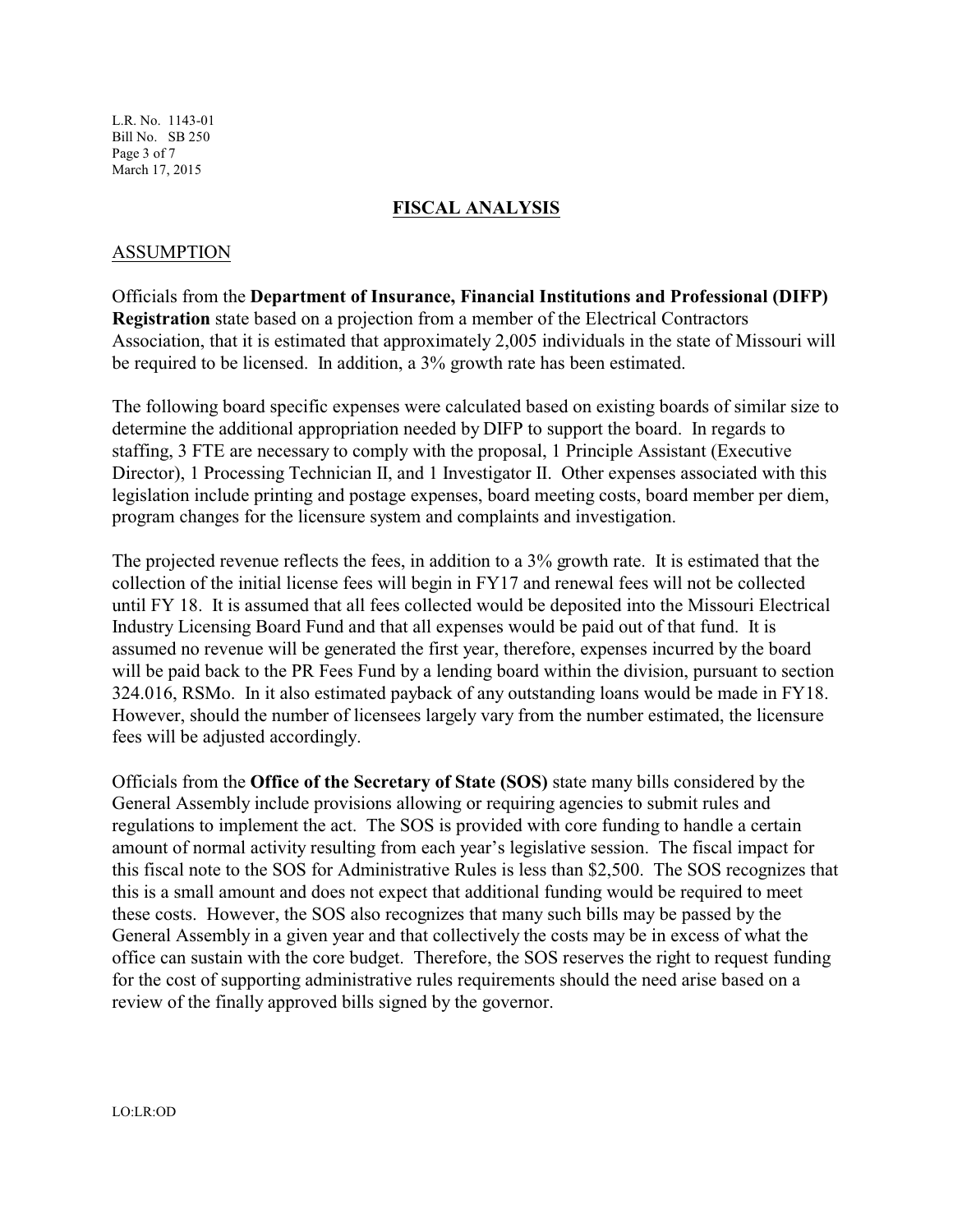L.R. No. 1143-01 Bill No. SB 250 Page 4 of 7 March 17, 2015

## ASSUMPTION (continued)

**Oversight** assumes the SOS could absorb the costs of printing and distributing regulations related to this proposal. If multiple bills pass which require the printing and distribution of regulations at substantial costs, the SOS could request funding through the appropriation process.

Officials from the **Attorney General's Office** assume that any potential costs arising from this proposal can be absorbed with existing resources.

Officials from the **City of Kansas City** assume that approximately 25% of licensed contractors would opt for the state license in lieu of City licenses then the reduction in license fees would be \$13,736 annually  $(329 \times $167 = $54,943/4 = $13,736)$ . Actual numbers will only be known depending on permits issued to State licensed contractors and numbers of contractors who opt for State licensing in lieu of City licensing. The City issues approximately 5100 electrical permits each year, assuming 25% of them are issued to state licensed contractors that would be an additional 9-12 minutes of verification and duplicated data entry on permits. Approximately 1275 permits x 12 minutes = 255 hours x  $$26 = $6,630$  additional cost annually.

Officials from the **County of St. Louis** assume this proposal will have a negative fiscal impact on their county government. The County assumes there will be travel costs associated with license hearings that result from complaints and charges. The County will need to send witnesses to Jefferson City to testify to support cases or charges. Lost wages, per diem, and mileage could exceed \$10,000 per year. In addition, there will be costs relating to the master permit system, which issues electrical permits based on electrical license numbers. The reprogramming costs would be a one-time cost of approximately \$25,000. Additional costs may result from tracking and policing unpermitted work within the County. Licensed contractors are required to know the local electrical code and permitting requirements.

In addition, the County would lose about \$50,000 per year in license fees. These fees assist in funding electrical inspections office staff and are not offset by a comparative reduction in costs. The County would still be required to monitor license holders, bonds and insurance records.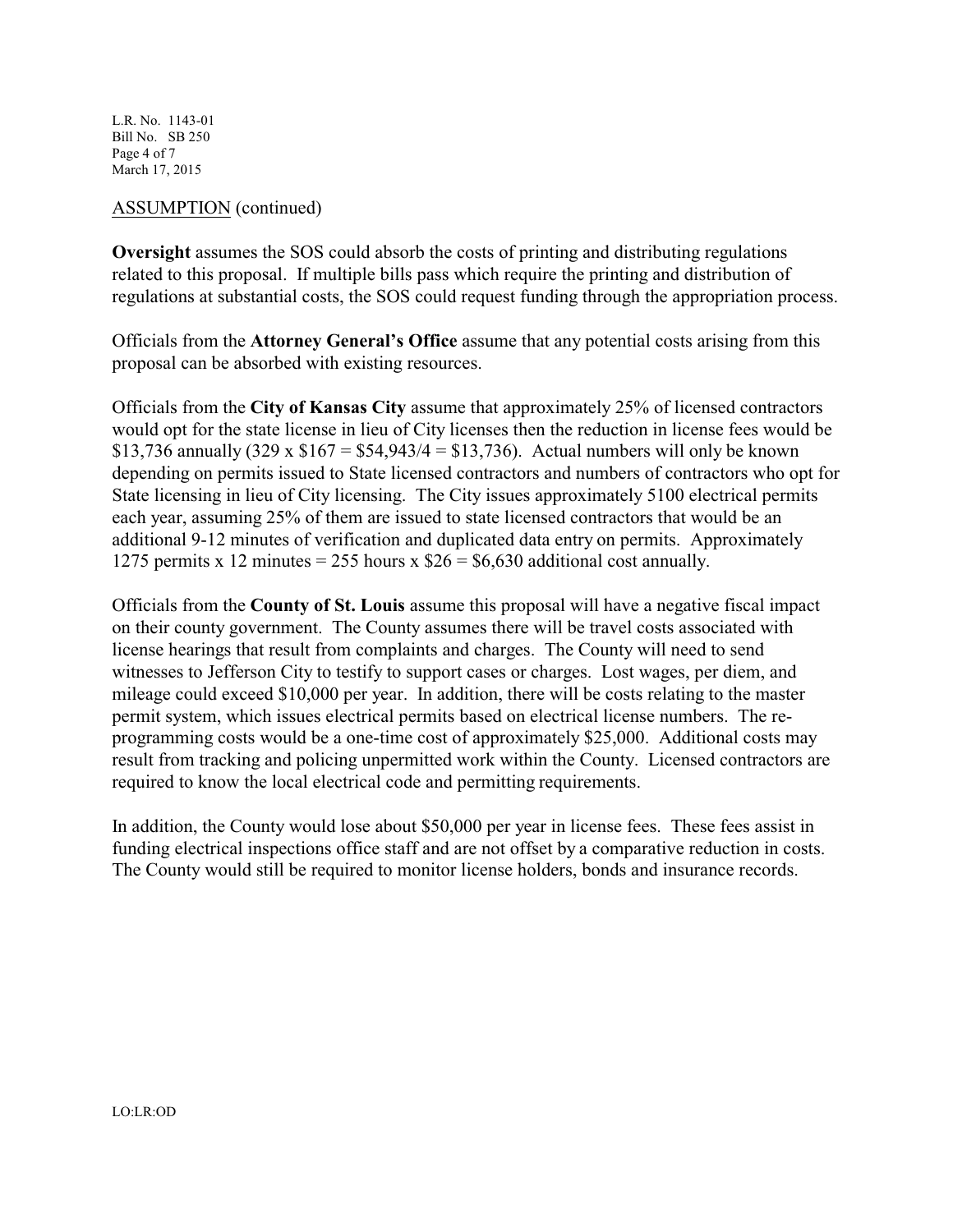L.R. No. 1143-01 Bill No. SB 250 Page 5 of 7 March 17, 2015

| FISCAL IMPACT - State Government                                                                                                     | FY 2016<br>$(10 \text{ Mo.})$                                         | FY 2017                                                         | FY 2018                                                             |
|--------------------------------------------------------------------------------------------------------------------------------------|-----------------------------------------------------------------------|-----------------------------------------------------------------|---------------------------------------------------------------------|
| PROFESSIONAL REGISTRATION<br><b>FEES FUND</b>                                                                                        |                                                                       |                                                                 |                                                                     |
| Costs - DIFP<br>Salaries<br><b>Fringe Benefits</b><br><b>Equipment and Expense</b><br><b>Total Costs - DIFP</b><br>FTE Change - DIFP | (\$107,643)<br>$(\$55,980)$<br>$(\$52,752)$<br>$(\$216,375)$<br>3 FTE | \$130,463<br>$(\$67,847)$<br>(\$18,719)<br>(\$217,029)<br>3 FTE | (\$131,768)<br>$(\$68,526)$<br>(\$19,049)<br>$(\$219,343)$<br>3 FTE |
| Costs - DIFP<br><b>Administrative Costs</b>                                                                                          | $(\$20,434)$                                                          | $(\$20,732)$                                                    | $(\$21,250)$                                                        |
| Transfer - Reimbursement                                                                                                             | \$0                                                                   | \$237,761                                                       | \$240,593                                                           |
| <b>ESTIMATED NET EFFECT ON</b><br>PROFESSIONAL REGISTRATION<br><b>FEES FUND</b>                                                      | $($ \$236,601)                                                        | <u>\$0</u>                                                      | <u>\$0</u>                                                          |
| <b>Estimated Net FTE Change on Professional</b><br><b>Registration Fees Fund</b>                                                     | 3 FTE                                                                 | 3 FTE                                                           | 3 FTE                                                               |
| <b>MO ELECTRICAL INDUSTRY</b><br><b>LICENSING BOARD FUND</b>                                                                         |                                                                       |                                                                 |                                                                     |
| Revenue - DIFP<br>Initial licensure/Renewal Fee                                                                                      | \$0                                                                   | \$802,000                                                       | \$24,060                                                            |
| Transfer Out - Reimburse PR Fee Fund                                                                                                 | \$0                                                                   | $(\$237,761)$                                                   | $(\$240,593)$                                                       |
| <b>ESTIMATED NET EFFECT ON MO</b><br><b>ELECTRICAL INDUSTRY</b><br><b>LICENSING BOARD FUND</b>                                       | <u>\$0</u>                                                            | \$564,239                                                       | (S216, 533)                                                         |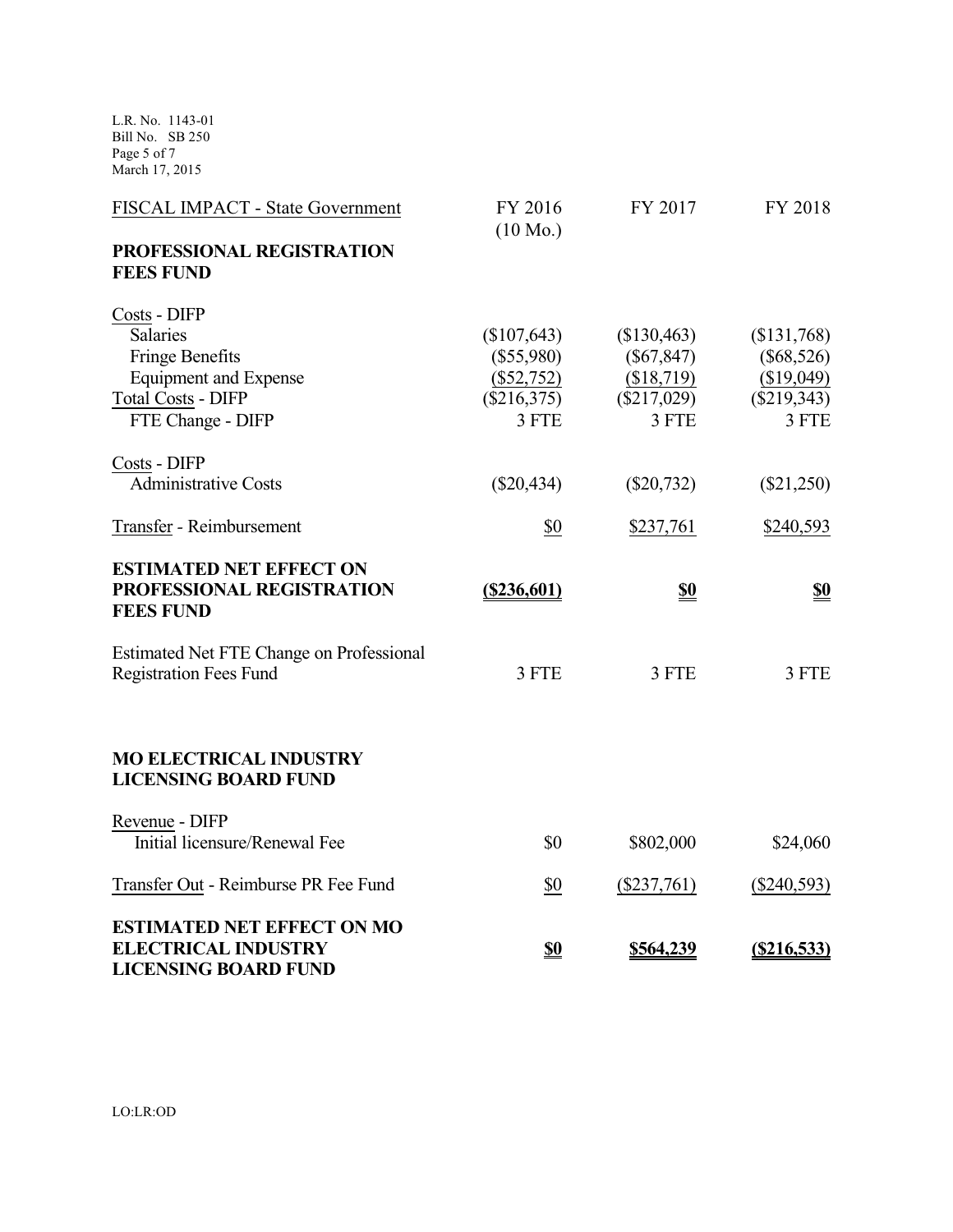L.R. No. 1143-01 Bill No. SB 250 Page 6 of 7 March 17, 2015

| <b>ESTIMATED NET EFFECT ON</b><br><b>LOCAL POLITICAL SUBDIVISIONS</b>                        | <u>(Unknown,</u><br><b>Greater than</b><br>\$100,000 | (Unknown,<br><b>Greater than</b><br>\$100,000) | (Unknown,<br><b>Greater than</b><br>\$100,000) |
|----------------------------------------------------------------------------------------------|------------------------------------------------------|------------------------------------------------|------------------------------------------------|
| Costs - administrative costs associated with<br>permits issued to state licensed contractors | (Unknown)                                            | (Unknown)                                      | (Unknown)                                      |
| Loss - Reduction of local License Fees                                                       | (Unknown)                                            | (Unknown)                                      | (Unknown)                                      |
| <b>LOCAL POLITICAL SUBDIVISIONS</b>                                                          | $(10 \text{ Mo.})$                                   |                                                |                                                |
| FISCAL IMPACT - Local Government                                                             | FY 2016                                              | FY 2017                                        | FY 2018                                        |

## FISCAL IMPACT - Small Business

No direct fiscal impact to small businesses would be expected as a result of this proposal.

#### FISCAL DESCRIPTION

The proposed legislation would create the Missouri Electrical Industry Licensing Board. The proposal would provide license requirements for a statewide electrical contractor's license. The proposal would create the Missouri Electrical Industry Licensing Board Fund which will consist of moneys collected under the proposal and which will fund activities of the Board.

The proposal specifies that political subdivisions would still be allowed to establish their own electrical contractor's license, but subdivisions must recognize a staewide license for purposes of allowing contractors to work within subdivisions.

This legislation is not federally mandated, would not duplicate any other program and would not require additional capital improvements or rental space.